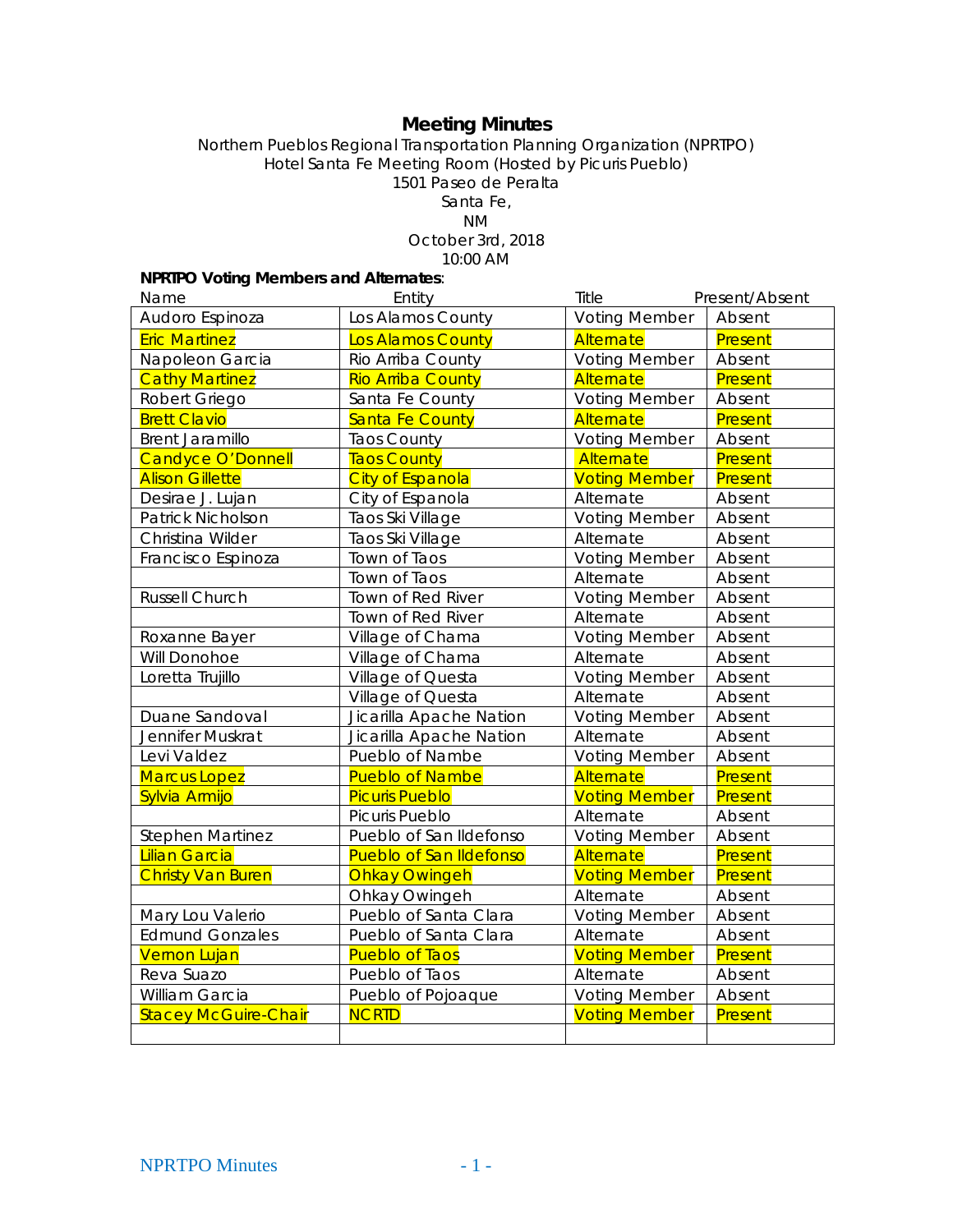## **NCNMEDD/NPRTPO Staff**

| Dennis T. Salazar<br>Eric Ghahate                                                                                | NCNMEDD - RTPO Program Manager/Planner<br>NCNMEDD - Community Development Director                              |
|------------------------------------------------------------------------------------------------------------------|-----------------------------------------------------------------------------------------------------------------|
| <b>NMDOT Staff</b><br>Ron Shutiva                                                                                | NMDOT Tribal Liaison                                                                                            |
| <b>Guest Members</b><br>Desirae Lujan<br>Sandra Maes<br>Mark Werkmeister<br>Jeremy Tapia<br><b>Carl Colonius</b> | Los Alamos County<br>Rio Arriba County<br><b>NMOHVA</b><br>Pueblo of Pojoaque<br><b>Enchanted Circle Trails</b> |
|                                                                                                                  |                                                                                                                 |

### **I. Call Meeting to Order**

The Meeting was called to order at 10:19 a.m. by NPRTPO Chair Stacy McGuire, NCRTD.

#### **II. Pledge of Allegiance**

#### **III. Welcome and Introductions:**

Individual introductions were conducted by each NPRTPO member and guests. Chair Stacey McGuire also sent out a "Thank You" to Picuris Pueblo and Sylvia Armijo for hosting this meeting held at Hotel Santa Fe.

#### **IV. Approval of the Agenda:**

Chair McGuire, called for a motion to approve the agenda as amended with Christy Van Buren from Ohkay Owingeh requesting to give an update on TTPCC.

Vernon Lujan, Pueblo of Taos, made the motion to approve the agenda; the motion was seconded by Cathy Martinez, Rio Arriba County. The motion passed and all voted in favor.

#### **V. Approval of the Minutes: (August 1st, 2018 – NCRTD)**

Chair McGuire called for a motion to approve the minutes as submitted. Eric Martinez, Los Alamos County, made the motion to approve the minutes as submitted; the motion was seconded by Cathy Martinez, Rio Arriba County. The motion passed and all voted in favor.

#### **VI. Public Comments/Board Member Comments**:

Chair McGuire called for any public comment.

Under Board Member Comments Christy Van Buren, Ohkay Owingeh gave the most recent update to all Board Members regarding TTPC. Ms. Van Buren was available to answer questions and respond to comments that members from the board had.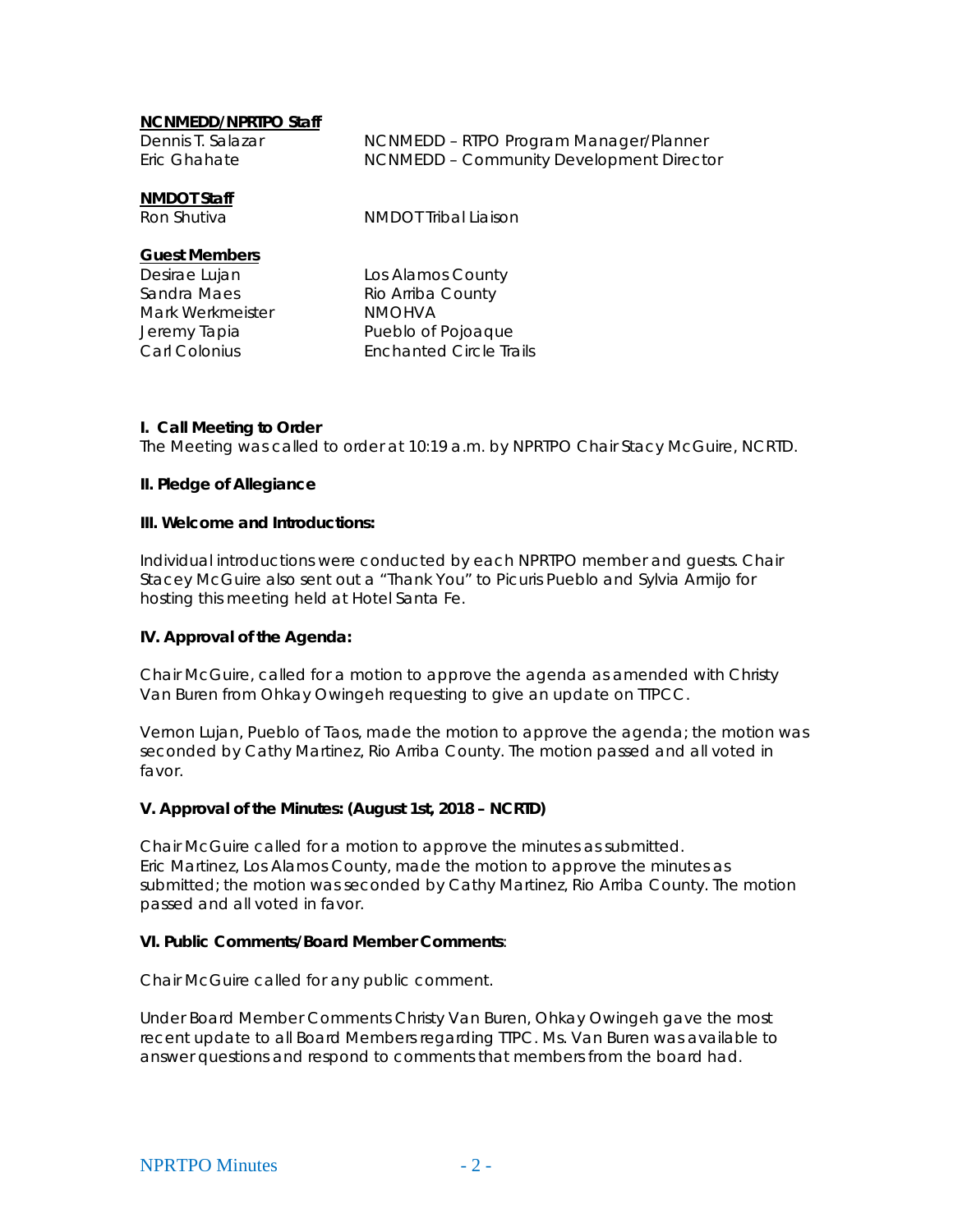## **VII: Transportation Alternatives Program (TAP) and Recreational Trails Program (RTP) Project Application Review (Mr. Eric Ghahate)**

Mr. Eric Ghahate gave a brief updated to members regarding the Transportation Alternatives Program (TAP). Mr. Ghahate advised that the applicants all fell into the TAP but will review if any could possibly fit into the Recreational Trails Program (RTP). Mr. Ghahate encouraged everyone to go back to the Active Transportation Guidebook for a refresher. The next process will be a group of chosen people will review applications, Mr. Ghahate advised that he has been chosen to be one of the group of applicants who will be a part of the application review team.

As of this meeting Chair Stacey McGuire, NCRTD has been the only one to submit the entire application but there is still time. Mr. Ghahate opened the floor for any questions or comments from those that applied. All applicants that were at the meeting were given an opportunity to recap their proposed projects.

### **VIII. NPRTPO Project Tracking, Monitoring and Reporting:**

All NPRTPO Members at the meeting spoke briefly of what is going on in their respective communities. The membership had an opportunity to ask questions of each community as requested.

### **IX. NMDOT Updates:**

Mr. Ron Shutiva gave updates regarding the Government to Government e-mails that are sent out weekly by NMDOT, stating that with those e-mails very useful information is being distributed. Mr. Shutiva gave an update regarding CMAQ.

Mr. Shutiva also advised everyone that there is a small committee working on the Tribal Safety Summit, surveys are currently being sent out, this committee will be planning the Tribal Safety Summit.

## **X. Member Input on Training and Presentations for NPRTPO:**

There was a request for more information regarding LTAP. Mr. Ghahate and Dennis T. Salazar advised they will look into it for more training opportunities.

### **XI. NPRTPO Planner Updates**

No Updates given at this time.

**a. Announcements-**

No Announcements given at this time.

b. **Next Meeting-** Next Meeting to be held on November 7th, 2018, Location is Los Alamos County